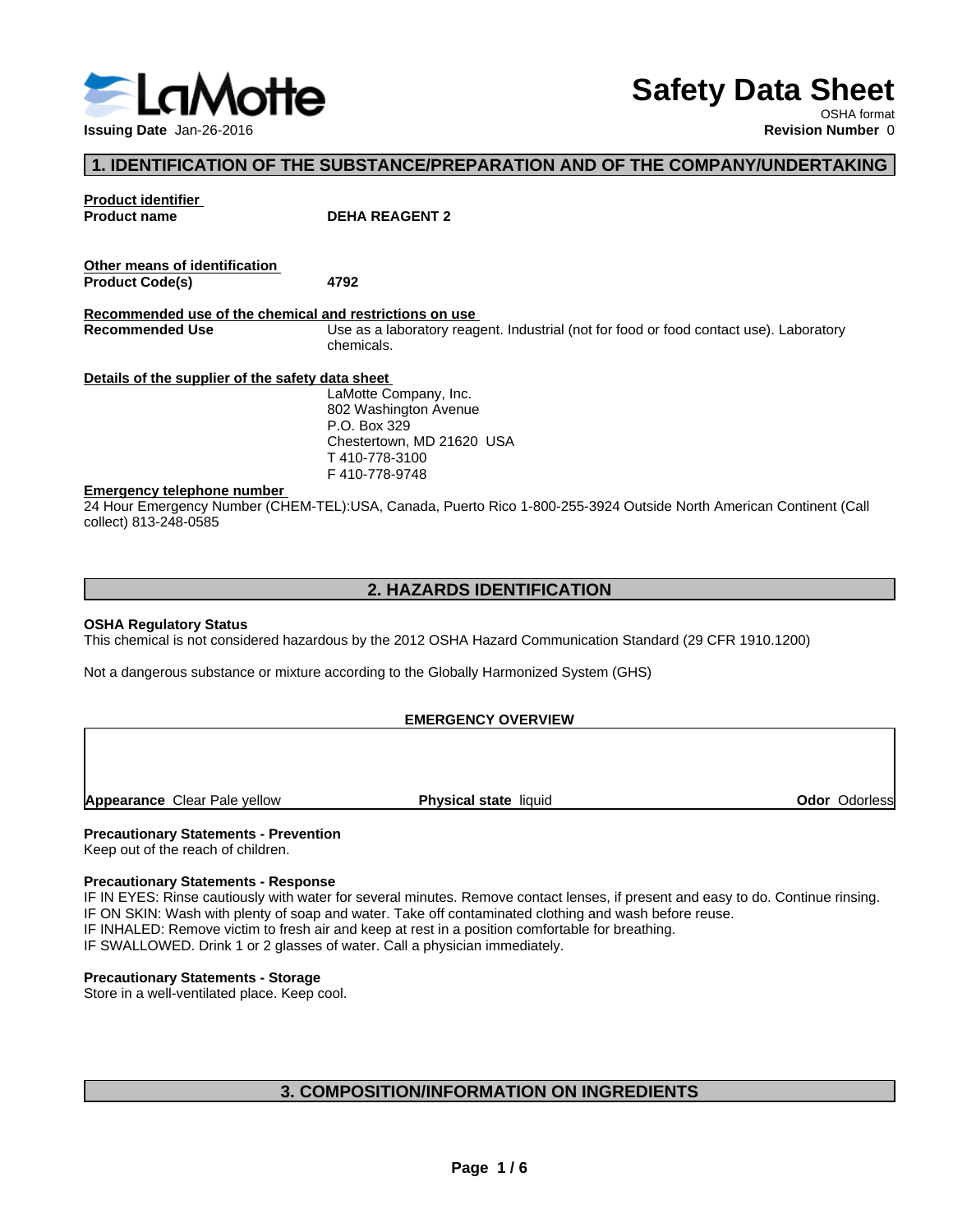#### **4. FIRST AID MEASURES**

 $\overline{\phantom{a}}$  ,  $\overline{\phantom{a}}$  ,  $\overline{\phantom{a}}$  ,  $\overline{\phantom{a}}$  ,  $\overline{\phantom{a}}$  ,  $\overline{\phantom{a}}$  ,  $\overline{\phantom{a}}$  ,  $\overline{\phantom{a}}$  ,  $\overline{\phantom{a}}$  ,  $\overline{\phantom{a}}$  ,  $\overline{\phantom{a}}$  ,  $\overline{\phantom{a}}$  ,  $\overline{\phantom{a}}$  ,  $\overline{\phantom{a}}$  ,  $\overline{\phantom{a}}$  ,  $\overline{\phantom{a}}$ 

| <b>First Aid Measures</b>          |                                                                                                                                                                                                                                                                           |
|------------------------------------|---------------------------------------------------------------------------------------------------------------------------------------------------------------------------------------------------------------------------------------------------------------------------|
| <b>General advice</b>              | Do not get in eyes, on skin, or on clothing. Show this safety data sheet to the doctor in<br>attendance.                                                                                                                                                                  |
| Eye contact                        | Rinse immediately with plenty of water, also under the eyelids, for at least 15 minutes. Call<br>a physician immediately.                                                                                                                                                 |
| <b>Skin contact</b>                | Wash off immediately with soap and plenty of water for at least 15 minutes. Take off<br>contaminated clothing and wash before reuse. Consult a physician if necessary.                                                                                                    |
| <b>Inhalation</b>                  | Remove to fresh air. If symptoms persist, call a physician.                                                                                                                                                                                                               |
| Ingestion                          | Drink plenty of water. Consult a physician if necessary. Never give anything by mouth to an<br>unconscious person.                                                                                                                                                        |
| Self-protection of the first aider | Do not use mouth-to-mouth method if victim ingested or inhaled the substance; give<br>artificial respiration with the aid of a pocket mask equipped with a one-way valve or other<br>proper respiratory medical device. Use personal protection recommended in Section 8. |

#### **5. FIREFIGHTING MEASURES**

#### **Suitable extinguishing media**

Water spray, dry chemical, carbon dioxide (CO<sub>2</sub>), or foam.

#### **Protective equipment and precautions for firefighters**

As in any fire, wear self-contained breathing apparatus pressure-demand, MSHA/NIOSH (approved or equivalent) and full protective gear.

#### **6. ACCIDENTAL RELEASE MEASURES**

#### **Personal precautions, protective equipment and emergency procedures**

| <b>Personal precautions</b>                          | See section 8. Use personal protective equipment. Avoid contact with skin, eyes, and<br>inhalation of vapors.                                                                                                                                                                      |
|------------------------------------------------------|------------------------------------------------------------------------------------------------------------------------------------------------------------------------------------------------------------------------------------------------------------------------------------|
| <b>Environmental precautions</b>                     | See Section 12 for additional Ecological Information.                                                                                                                                                                                                                              |
| Methods and material for containment and cleaning up |                                                                                                                                                                                                                                                                                    |
| <b>Methods for containment</b>                       | Contain and collect spillage with non-combustible absorbent material, (e.g. sand, earth,<br>diatomaceous earth, vermiculite) and place in container for disposal according to local /<br>national regulations (see Section 13).                                                    |
| Methods for cleaning up                              | Neutralize spills with acid such as acetic, hydrochloric or sulfuric, absorb with vermiculite or<br>other inert substance, and package in a suitable container for disposal. Keep in suitable<br>and closed containers for disposal. After cleaning, flush away traces with water. |
|                                                      |                                                                                                                                                                                                                                                                                    |

#### **7. HANDLING AND STORAGE**

#### **Precautions for safe handling**

Handling **Handle in accordance with good industrial hygiene and safety practice. Prevent contact with** skin, eyes, and clothing. Do not taste or swallow.Do not eat, drink, or smoke when using this product.

#### **Conditions for safe storage, including any incompatibilities**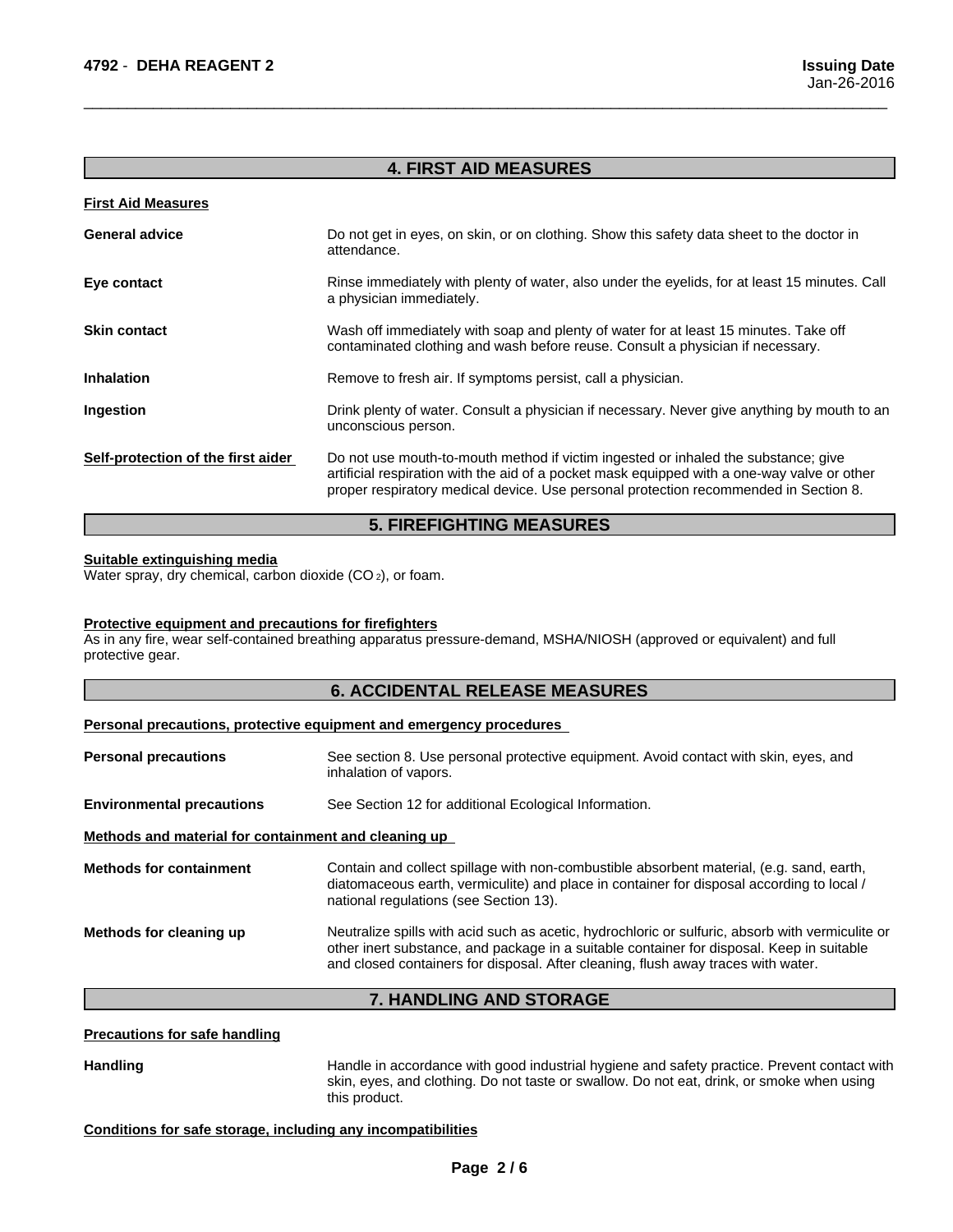**Storage** Keep containers tightly closed in a dry, cool and well-ventilated place. Store away from strong acids and oxidizers. Keep out of the reach of children.

 $\overline{\phantom{a}}$  ,  $\overline{\phantom{a}}$  ,  $\overline{\phantom{a}}$  ,  $\overline{\phantom{a}}$  ,  $\overline{\phantom{a}}$  ,  $\overline{\phantom{a}}$  ,  $\overline{\phantom{a}}$  ,  $\overline{\phantom{a}}$  ,  $\overline{\phantom{a}}$  ,  $\overline{\phantom{a}}$  ,  $\overline{\phantom{a}}$  ,  $\overline{\phantom{a}}$  ,  $\overline{\phantom{a}}$  ,  $\overline{\phantom{a}}$  ,  $\overline{\phantom{a}}$  ,  $\overline{\phantom{a}}$ 

**Incompatible Products** Strong oxidizing agents. Strong acids.

#### **8. EXPOSURE CONTROLS/PERSONAL PROTECTION**

**Control parameters**

**Appropriate engineering controls**

**Engineering Measures** Showers Eyewash stations

Ventilation systems.

#### **Individual protection measures, such as personal protective equipment**

| Wear safety glasses with side shields (or goggles).                                                                                                                                                   |
|-------------------------------------------------------------------------------------------------------------------------------------------------------------------------------------------------------|
| Wear protective gloves/clothing. Impervious gloves. Nitrile rubber.                                                                                                                                   |
| Not expected to require personal respirator with normal usage. When workers are facing<br>concentrations above the exposure limit they must use appropriate certified respirators.                    |
| Handle in accordance with good industrial hygiene and safety practice. Do not eat, drink or<br>smoke when using this product. Wash hands before breaks and immediately after handling<br>the product. |
|                                                                                                                                                                                                       |

#### **9. PHYSICAL AND CHEMICAL PROPERTIES**

#### **Information on basic physical and chemical properties**

| <b>Physical state</b><br>Appearance                                                                                                                                                                                                                                                                                                                                                                                                                                                                                                                                                      | liquid<br>Clear Pale yellow                                                                                                                                                                                                                                                                                                                                                                                                                                                                     | Odor             | Odorless |
|------------------------------------------------------------------------------------------------------------------------------------------------------------------------------------------------------------------------------------------------------------------------------------------------------------------------------------------------------------------------------------------------------------------------------------------------------------------------------------------------------------------------------------------------------------------------------------------|-------------------------------------------------------------------------------------------------------------------------------------------------------------------------------------------------------------------------------------------------------------------------------------------------------------------------------------------------------------------------------------------------------------------------------------------------------------------------------------------------|------------------|----------|
| <b>Property</b>                                                                                                                                                                                                                                                                                                                                                                                                                                                                                                                                                                          | Values                                                                                                                                                                                                                                                                                                                                                                                                                                                                                          | Remarks • Method |          |
| рH<br>Melting point / freezing point<br>Boiling point / boiling range<br><b>Flash point</b><br><b>Evaporation rate</b><br>Flammability (solid, gas)<br><b>Flammability Limit in Air</b><br><b>Upper flammability limit:</b><br>Lower flammability limit:<br>Vapor pressure<br><b>Vapor density</b><br><b>Specific gravity</b><br><b>Water solubility</b><br>Solubility in other solvents<br><b>Partition coefficient</b><br><b>Autoignition temperature</b><br><b>Decomposition temperature</b><br><b>Kinematic viscosity</b><br><b>Dynamic viscosity</b><br><b>Explosive properties</b> | $11 - 12$<br>No information available<br>ca 100 °C / 212 °F<br>No information available<br>No information available<br>No information available<br>No information available<br>No information available<br>No information available<br>No information available<br>No information available<br>No information available<br>No information available<br>No information available<br>No information available<br>No information available<br>No information available<br>No information available |                  |          |
| <b>Oxidizing properties</b>                                                                                                                                                                                                                                                                                                                                                                                                                                                                                                                                                              | No information available                                                                                                                                                                                                                                                                                                                                                                                                                                                                        |                  |          |

**Other Information**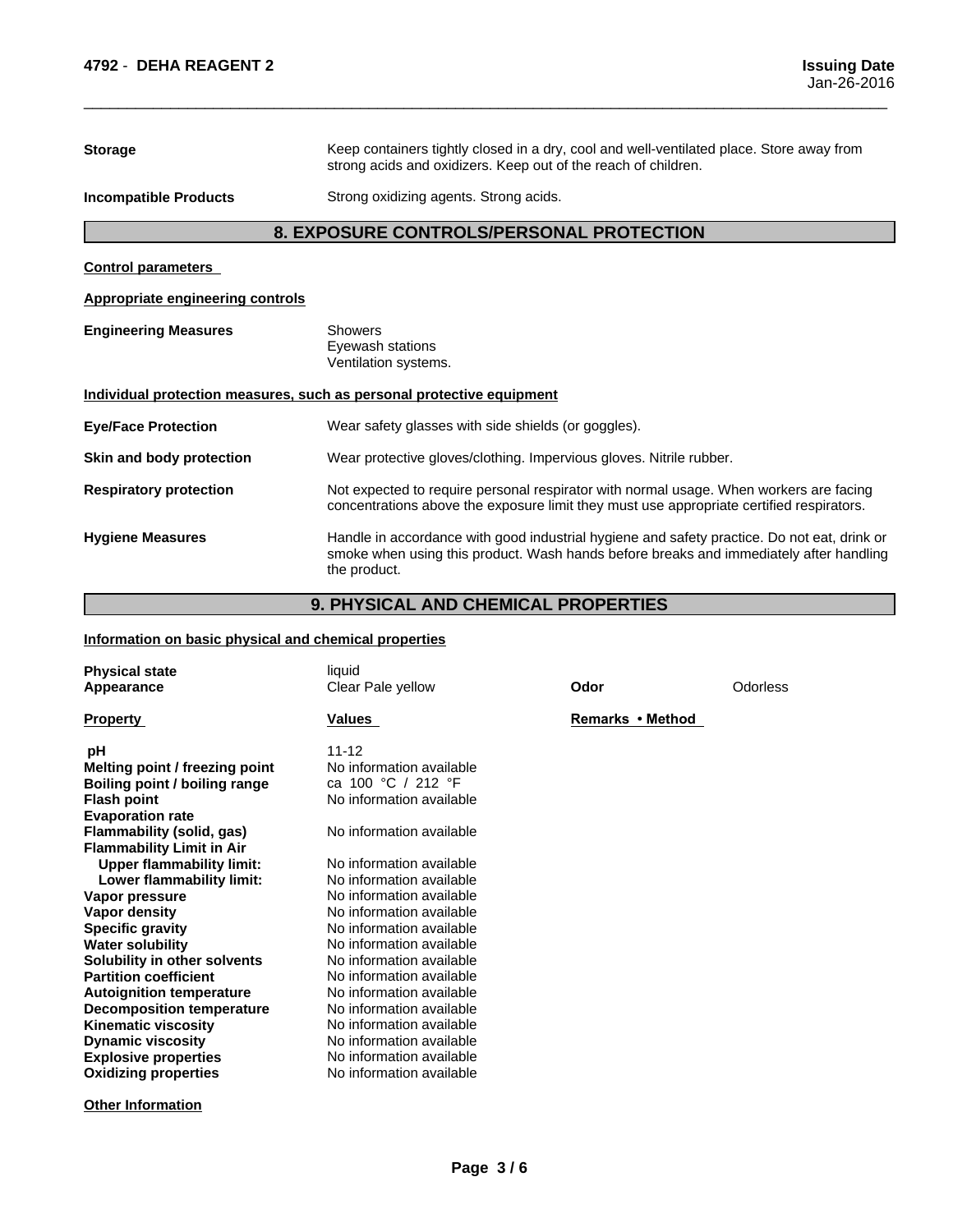| Softening point         |
|-------------------------|
| <b>Molecular weight</b> |
| <b>VOC Content (%)</b>  |
| <b>Density</b>          |
| <b>Bulk density</b>     |

**No information available Molecular weight** No information available **VOC Content (%)** No information available **No information available No information available** 

#### **10. STABILITY AND REACTIVITY**

 $\overline{\phantom{a}}$  ,  $\overline{\phantom{a}}$  ,  $\overline{\phantom{a}}$  ,  $\overline{\phantom{a}}$  ,  $\overline{\phantom{a}}$  ,  $\overline{\phantom{a}}$  ,  $\overline{\phantom{a}}$  ,  $\overline{\phantom{a}}$  ,  $\overline{\phantom{a}}$  ,  $\overline{\phantom{a}}$  ,  $\overline{\phantom{a}}$  ,  $\overline{\phantom{a}}$  ,  $\overline{\phantom{a}}$  ,  $\overline{\phantom{a}}$  ,  $\overline{\phantom{a}}$  ,  $\overline{\phantom{a}}$ 

**Stability** Stable under normal conditions of use and storage. **Hazardous polymerization** Hazardous polymerization does not occur.

**Conditions to avoid Incompatible products. Excessive heat. Incompatible materials** Strong oxidizing agents. Strong acids. **Hazardous decomposition products** Carbon oxides (COx).

#### **11. TOXICOLOGICAL INFORMATION**

**Information on likely routes of exposure**

**Component identification**

**Information on toxicological effects**

#### **12. ECOLOGICAL INFORMATION**

**Ecotoxicity** 

**Persistence and degradability** No information available.

**Bioaccumulation/Accumulation**

No information available.

#### **13. DISPOSAL CONSIDERATIONS**

**Disposal Methods** Dispose of waste product or used containers according to local regulations.

**Contaminated packaging** Do not reuse empty containers.

### **14. TRANSPORT INFORMATION**

**DOT** Not regulated

**IATA** Not regulated

**IMDG/IMO** Not regulated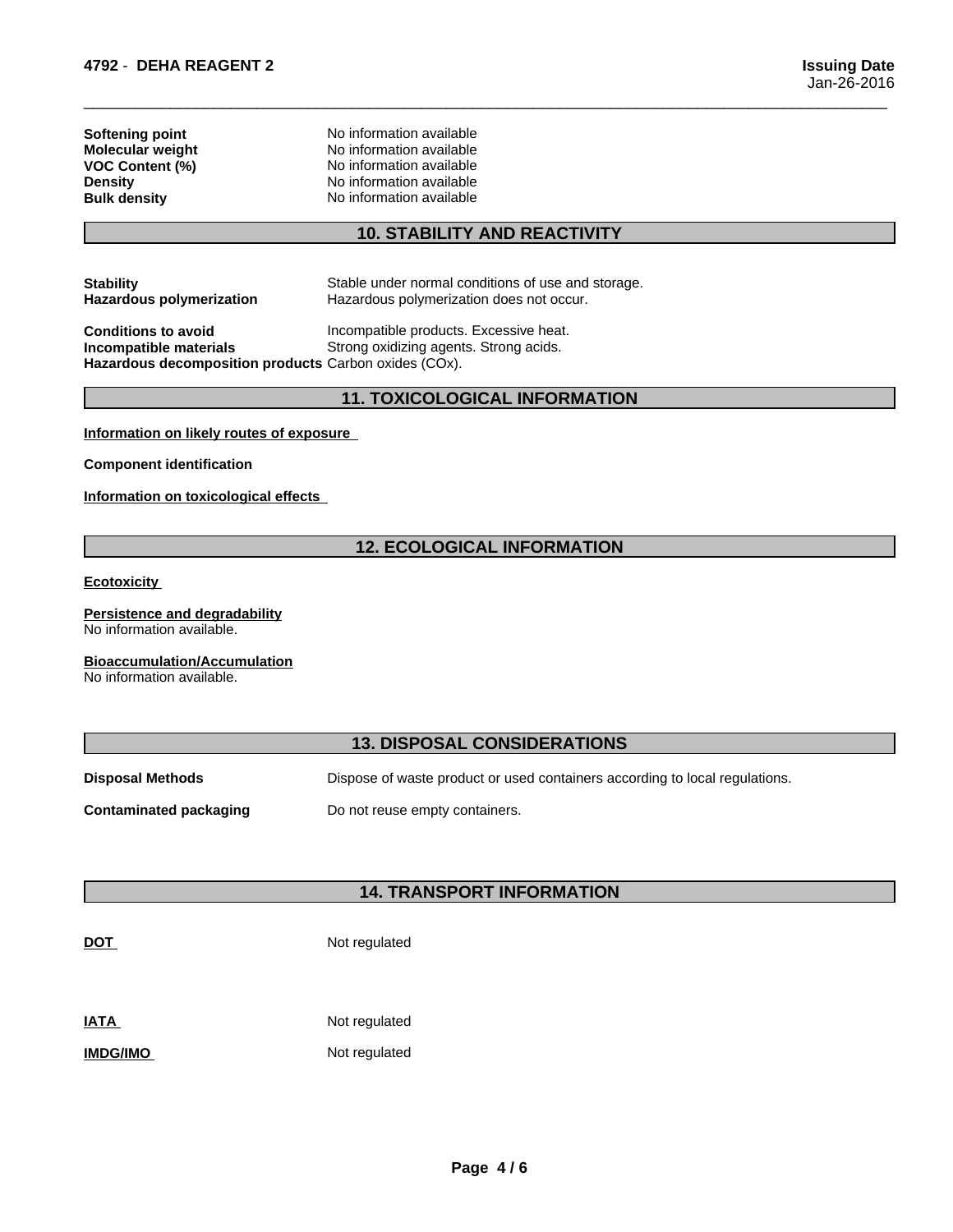### **15. REGULATORY INFORMATION**

 $\overline{\phantom{a}}$  ,  $\overline{\phantom{a}}$  ,  $\overline{\phantom{a}}$  ,  $\overline{\phantom{a}}$  ,  $\overline{\phantom{a}}$  ,  $\overline{\phantom{a}}$  ,  $\overline{\phantom{a}}$  ,  $\overline{\phantom{a}}$  ,  $\overline{\phantom{a}}$  ,  $\overline{\phantom{a}}$  ,  $\overline{\phantom{a}}$  ,  $\overline{\phantom{a}}$  ,  $\overline{\phantom{a}}$  ,  $\overline{\phantom{a}}$  ,  $\overline{\phantom{a}}$  ,  $\overline{\phantom{a}}$ 

| <b>International Inventories</b> |                 |
|----------------------------------|-----------------|
| <b>TSCA</b>                      | Complies        |
| <b>DSL/NDSL</b>                  | Complies        |
| <b>EINECS/ELINCS</b>             | Complies        |
| <b>ENCS</b>                      | Does not comply |
| <b>IECSC</b>                     | Complies        |
| <b>KECL</b>                      | Does not comply |
| <b>PICCS</b>                     | Does not comply |
| <b>AICS</b>                      | Does not comply |

**Legend:** 

**TSCA** - United States Toxic Substances Control Act Section 8(b) Inventory **DSL/NDSL** - Canadian Domestic Substances List/Non-Domestic Substances List **EINECS/ELINCS** - European Inventory of Existing Chemical Substances/European List of Notified Chemical Substances **ENCS** - Japan Existing and New Chemical Substances **IECSC** - China Inventory of Existing Chemical Substances **KECL** - Korean Existing and Evaluated Chemical Substances **PICCS** - Philippines Inventory of Chemicals and Chemical Substances

**AICS** - Australian Inventory of Chemical Substances

#### **US Federal Regulations**

#### **SARA 313**

Section 313 of Title III of the Superfund Amendments and Reauthorization Act of 1986 (SARA). This product does not contain any chemicals which are subject to the reporting requirements of the Act and Title 40 of the Code of Federal Regulations, Part 372

#### **SARA 311/312 Hazard Categories**

| Acute health hazard               | Yes |  |
|-----------------------------------|-----|--|
| <b>Chronic Health Hazard</b>      | N٥  |  |
| Fire hazard                       | N٥  |  |
| Sudden release of pressure hazard | N٥  |  |
| <b>Reactive Hazard</b>            | No  |  |

#### **CWA (Clean WaterAct)**

This product does not contain any substances regulated as pollutants pursuant to the Clean Water Act (40 CFR 122.21 and 40 CFR 122.42)

#### **CERCLA**

This material, as supplied, does not contain any substances regulated as hazardous substances under the Comprehensive Environmental Response Compensation and Liability Act (CERCLA) (40 CFR 302) or the Superfund Amendments and Reauthorization Act (SARA) (40 CFR 355). There may be specific reporting requirements at the local, regional, or state level pertaining to releases of this material

#### **US State Regulations**

#### **California Proposition 65**

This product does not contain any Proposition 65 chemicals **U.S. State Right-to-Know Regulations**

#### **CPSC (Consumer Product Safety Commission) - Specially Regulated Substances**

| <b>16. OTHER INFORMATION</b> |                        |                       |               |                                                    |
|------------------------------|------------------------|-----------------------|---------------|----------------------------------------------------|
| <b>NFPA</b>                  | <b>Health hazard 1</b> | <b>Flammability 0</b> | Instability 0 | <b>Physical and Chemical</b><br><b>Hazards N/A</b> |
| <u>HMIS</u>                  | <b>Health hazard 1</b> | <b>Flammability 0</b> | Stability 0   |                                                    |